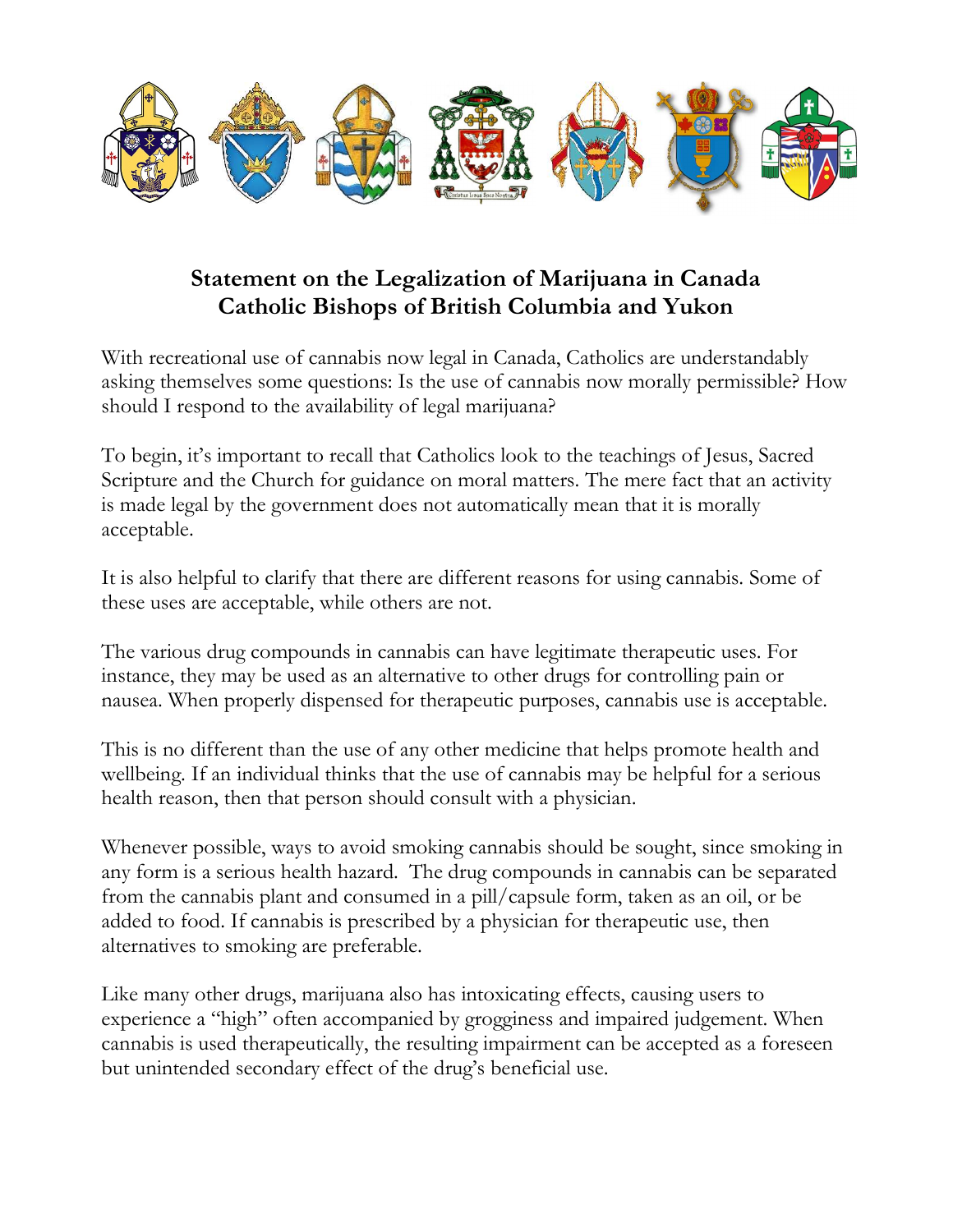In the Catholic tradition, the recreational use of a substance merely for its intoxicating effects, rather than therapeutically, is not permitted. Deliberate intoxication, whether through alcohol or marijuana, is wrong for several reasons.

First, people do things while drunk or high that they would not otherwise choose to do; the loss of good judgment and of natural inhibition can lead to serious harm and poor, even immoral, choices. When there is no genuine medical need for using a drug and it is used merely to cause inebriation, it is sinful behaviour.

Second, potential health consequences are also associated with the use of cannabis: some research suggests that the use of cannabis by young people under 25 may precipitate mental health disorders in those who are vulnerable.

Another concern about cannabis is that it artificially alters consciousness, which can be a way of avoiding challenges that we are facing in our lives. In such a situation, marijuana is used as a means to temporarily reduce intense psychological pain. If this is the case, an individual should seek professional medical and therapeutic support, rather than use substances as a form of self-medication to address the pain. This kind of psychological pain ought to be alleviated by legitimate means.

Fourth, some people become addicted to cannabis. When this happens, stopping its use can be difficult. In such a situation, a person may be unable to take full responsibility for their drug use, precisely because of the addiction. However, with support, it is possible for them to seek help in overcoming the addiction. Friends, family, family doctors, and clergy can offer support in finding a counsellor, therapist, or medical professional.

If you or someone close to you is using or considering using marijuana, there are several things to think about.

To start with, you might ask: is this a medical and therapeutic use of a drug? Again, consult your physician, and explore what the most appropriate treatment is for you. If there is a medical reason, then use the drug responsibly, under medical supervision.

If, on the other hand, the use of cannabis is purely recreational and not for therapeutic reasons, then such use is contrary to Catholic moral teaching. As the *Catechism of the Catholic Church* explains: "The use of drugs inflicts very grave damage on human health and life. Their use, except on strictly therapeutic grounds, is morally wrong" (n. 2291). Those who knowingly engage in this behaviour should discuss this with a priest in Confession.